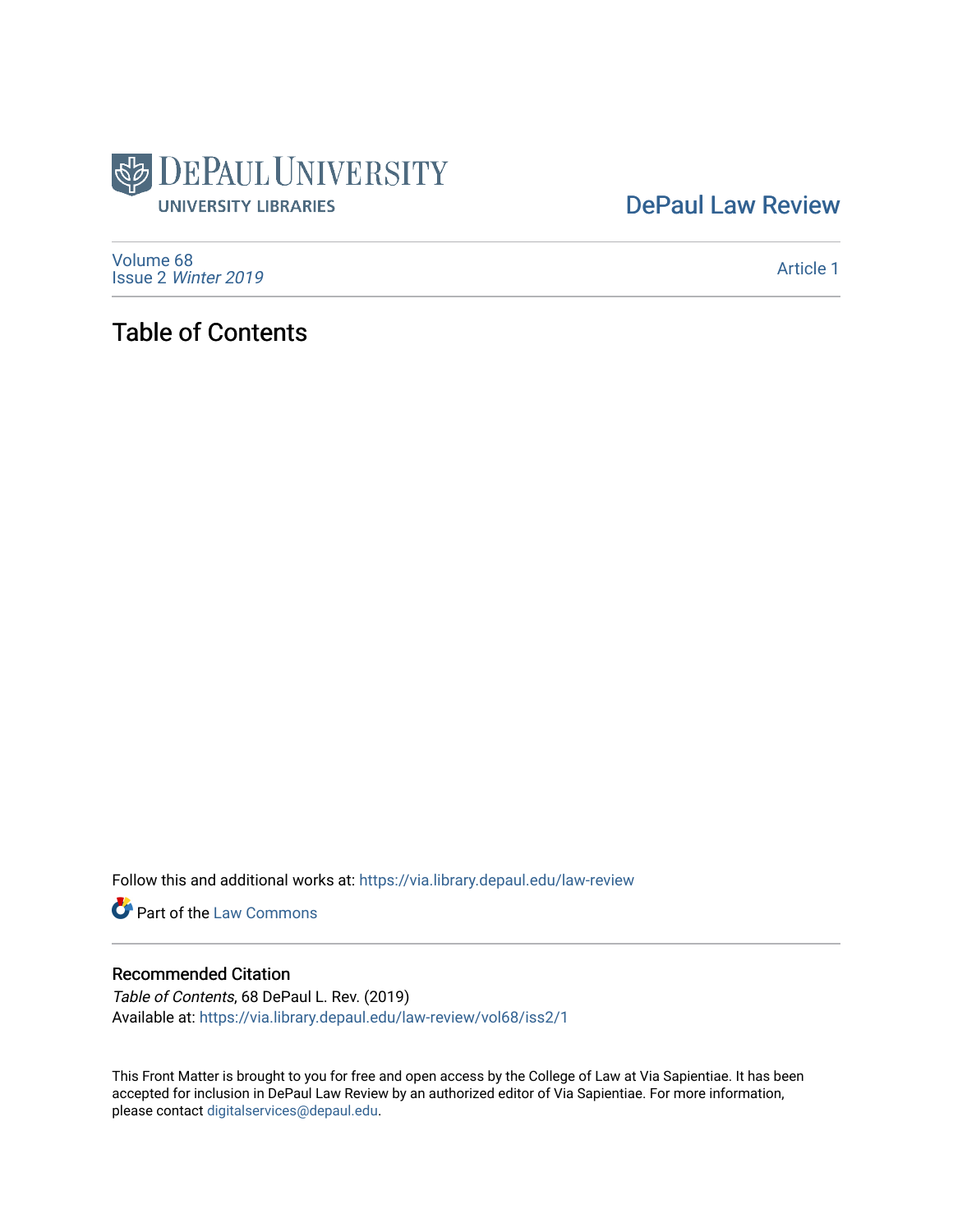# **DEPAUL LAW REVIEW**

*Volume 68 Winter 2019 Number 2*

## **CONTENTS**

#### **TWENTY-FOURTH ANNUAL CLIFFORD SYMPOSIUM ON TORT LAW AND SOCIAL POLICY**

**PATIENT SAFETY: HOW MIGHT THE LAW HELP?**

#### **ARTICLES**

| HOW TO SAFELY MAKE INTEROPERABLE                                                                             |     |
|--------------------------------------------------------------------------------------------------------------|-----|
| <b>HEALTH INFORMATION EXCHANGE</b>                                                                           |     |
|                                                                                                              |     |
| HOW LIABILITY INSURERS PROTECT<br>PATIENTS AND IMPROVE SAFETY  Tom Baker 209<br>& Charles Silver             |     |
| A BLACK BOX FOR PATIENT SAFETY?  Nathan Cortez 239                                                           |     |
| <b>BAD DOCTORS: NAMING AND BLAMING IN</b><br>A WORLD WITH MUCH LESS CLAIMING David A. Hyman                  | 263 |
|                                                                                                              |     |
| USES OF THE LEGAL SYSTEM THAT<br>ATTENUATE PATIENT SAFETY  Ross Koppel 273                                   |     |
| ASSESSING QUALITY DATA REPORTING BY<br>AMBULATORY SURGERY CENTERS <i>Jean M. Mitchell</i> 291                |     |
| <b>REASSESSING THE REGULATION OF</b><br>HIGH-RISK MEDICAL DEVICE CASES Robert L. Rabin<br>& Alyssa J. Picard | 309 |
| IMPROVING THE SAFETY OF HIGH-RISK<br>MEDICAL DEVICES Rita F. Redberg 327                                     |     |
| <b>IMPROVING PATIENT SAFETY THROUGH POLICY:</b><br>IS PAYMENT REFORM UP TO THE TASK? Andrew M. Ryan 333      |     |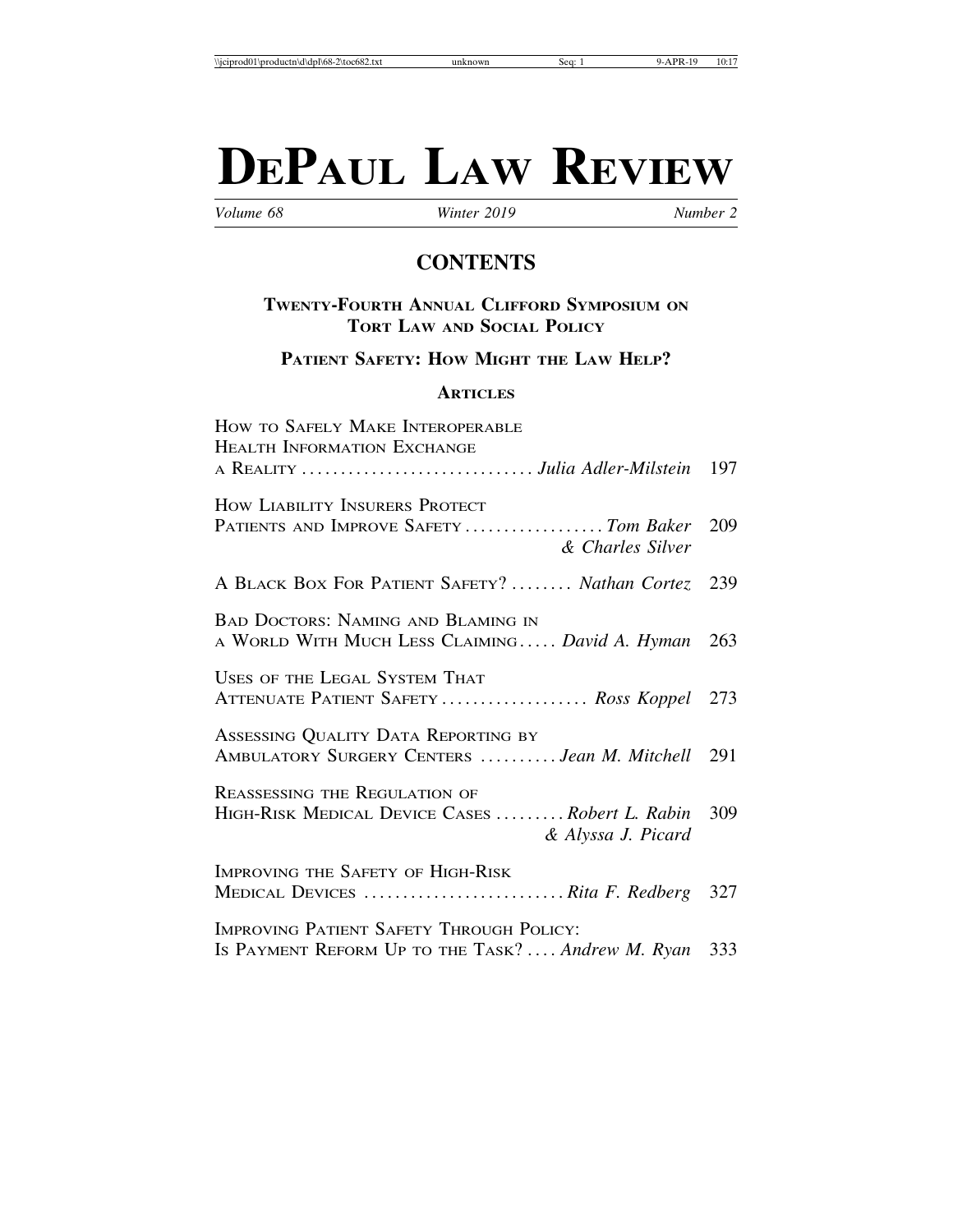| <b>DIRECT-TO-CONSUMER GENETIC TESTING:</b>              |     |
|---------------------------------------------------------|-----|
| THE FDA'S DUAL ROLE AS SAFETY AND                       |     |
| HEALTH INFORMATION REGULATOR  Catherine M. Sharkey      | 343 |
| REGULATORY GAPS IN DRUG COMPOUNDING:                    |     |
| IMPLICATIONS FOR PATIENT SAFETY,                        |     |
| INNOVATION, AND FRAUD <i>Joanna Shepherd</i> 385        |     |
| <b>WHEN PUBLIC REPORTING MISLEADS</b>                   |     |
| THE PUBLIC: THE CASE OF MEDICARE'S                      |     |
| HOSPITAL COMPARE MORTALITY MODEL  Jeffrey H. Silber 407 |     |
| IN FROM THE COLD? LAW'S EVOLVING                        |     |
| ROLE IN PATIENT SAFETY  David M. Studdert 421           |     |
| & Michelle M. Mello                                     |     |
| LAW, TECHNOLOGY, AND PATIENT SAFETY Kathryn Zeiler      | 459 |
| & Gregory Hardy                                         |     |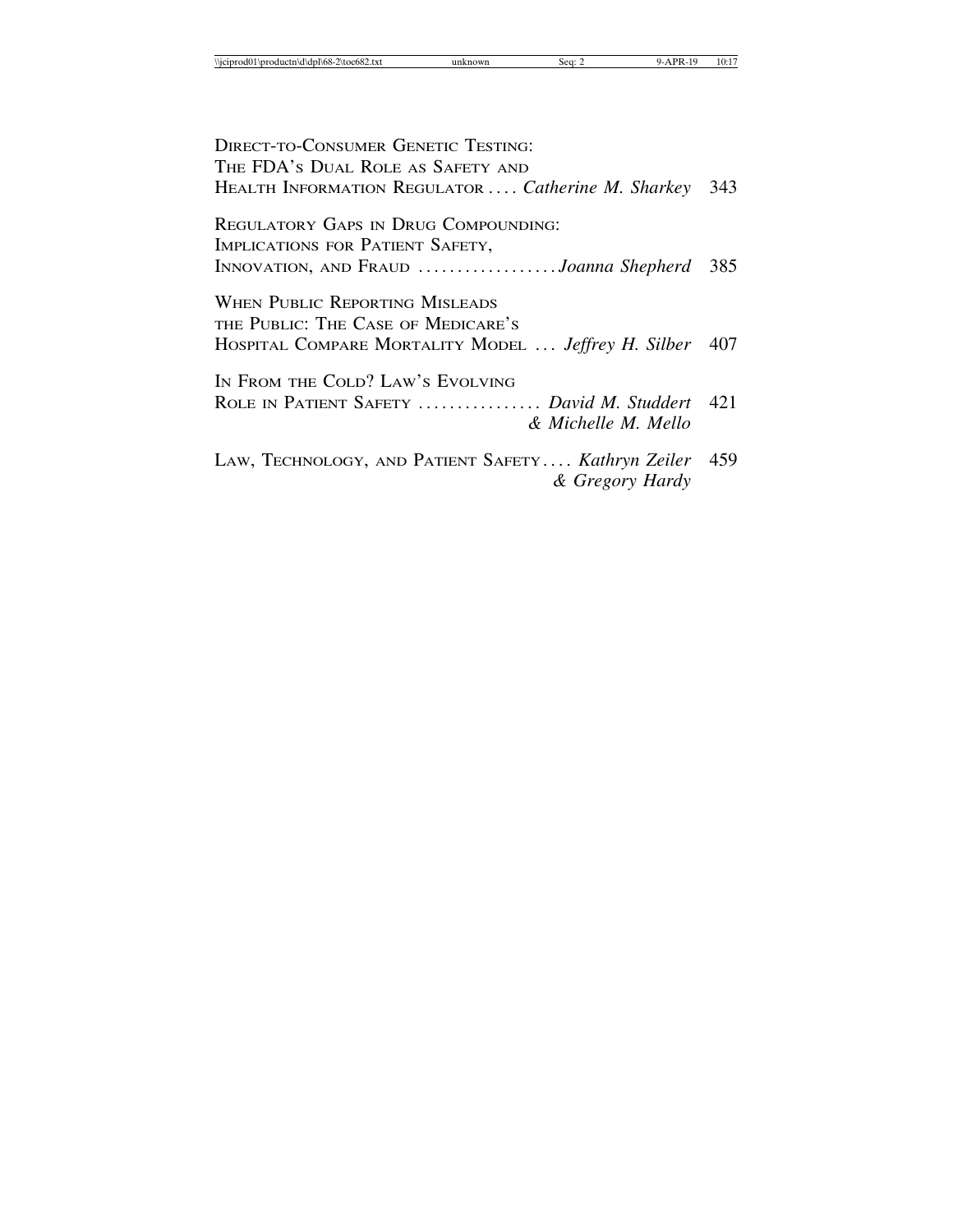Cite as 68 DEPAUL L. REV. Copyright © 2019 DePaul University All Rights Reserved DePaul Law Review

The *DePaul Law Review* (ISSN 0011-7188) is published quarterly by DePaul University College of Law, 25 East Jackson Boulevard, Chicago, Illinois 60604- 2287. Periodicals postage paid at Chicago, Illinois and additional mailing offices. Change of addresses should be mailed to the *Review* at least thirty days before the next issue to ensure timely delivery. Include new and old addresses, with ZIP codes. POSTMASTER: send change of address notice to DePaul Law Review, 25 East Jackson Boulevard, Chicago, Illinois 60604-2287.

**SUBSCRIPTIONS**: Subscriptions are accepted on a per volume basis only. They are payable in advance and will be renewed automatically unless notification to the contrary is received. The annual price for a subscription to the *DePaul Law Review* is \$35.00.

**SINGLE & BACK ISSUES**: Back issues of the *DePaul Law Review* can be obtained directly from William S. Hein & Co., Inc., 2350 North Forest Road, Getzville, New York 14068. The cost is \$16.00 plus shipping for a single issue. For more information, call 1-800-828-7571. Single copies of the most current issue are also available for sale at the *Law Review* office. The cost is \$10.00.

**MANUSCRIPT SUBMISSION**: Manuscripts submitted for publication in the *DePaul Law Review* must be typed and double spaced with footnotes appended to the main body of the article. Citations must conform to *The Bluebook: A Uniform System of Citation* (20th ed. 2015), copyright by the *Columbia*, *Harvard*, and *University of Pennsylvania Law Reviews* and the *Yale Law Journal*. Manuscripts may be submitted through Scholastica.

**LAW REVIEW WEBSITE**: For more information, visit our website at http:// via.library.depaul.edu/law-review/.

*DePaul University is an equal-opportunity educator and employer.*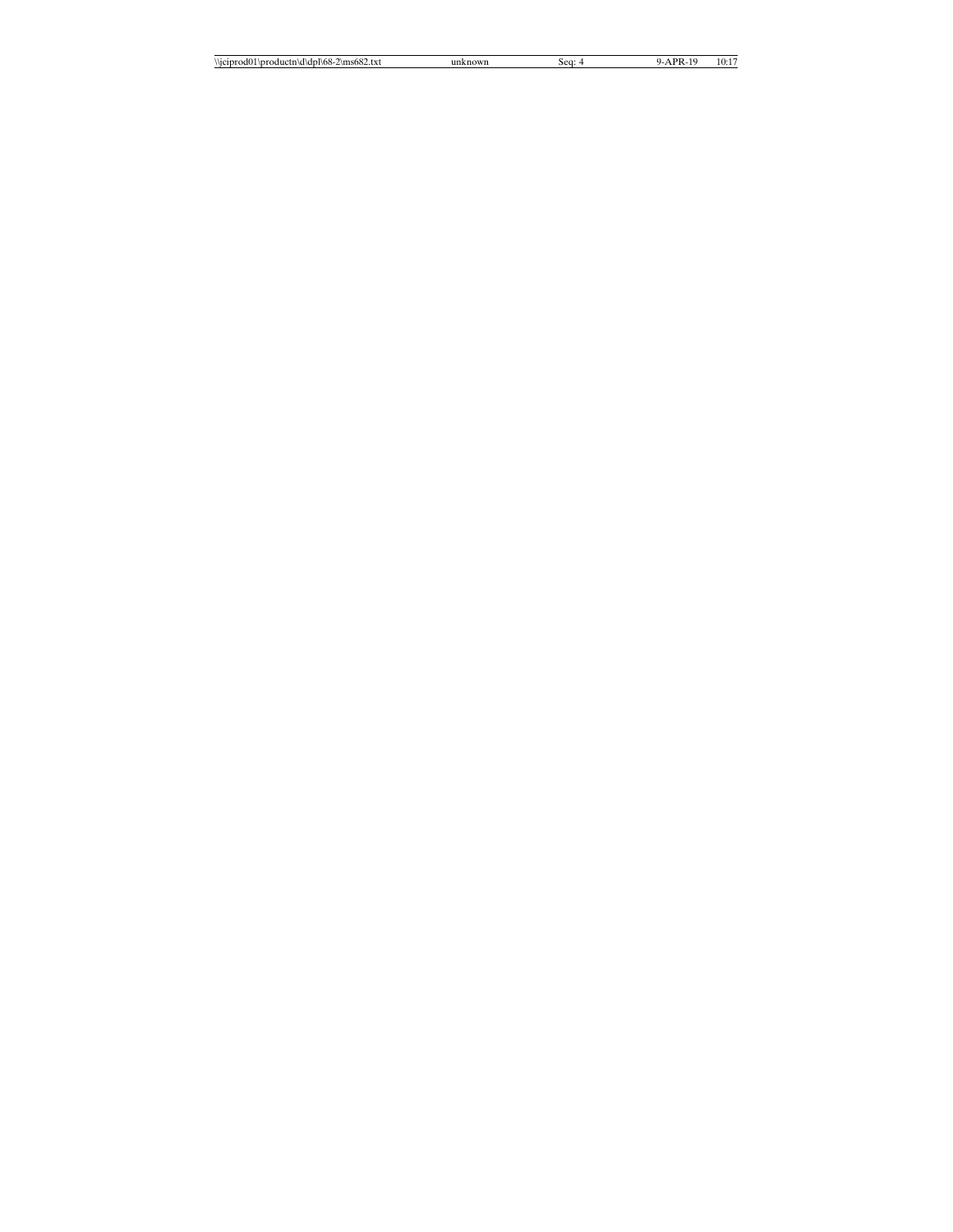## **DEPAUL LAW REVIEW**

#### *Volume 68 Winter 2019 Number 2*

#### **BOARD OF EDITORS**

SOPHIA MONTI *Editor in Chief*

LINDA GREENE BRITTANY VALENTE *Executive Editor Executive Editor*

*Managing Editor of Notes and Managing Editor of Lead Managing Editor of Notes*

ASHLEE GERMANY COCO ARIMA ARIS SUAREZ *Comments Articles and Comments*

AMANDA MORELAND JACK RUBIN JACK RUBIN Symposium Editor (1999) *Symposium Editor Business Manager*

COLLEEN CAVANAGH MELANIE HAYWOOD *Assistant Executive Editor Assistant Executive Editor*

ABIGAIL FLORES VALERIE GALASSINI MAXWELL GAWLEY SARAH KING JOANNA KLUZOWSKA *Editor of Articles, Editor of Articles, Editor of Articles, Editor of Articles, Editor of Articles, Notes and Comments Notes and Comments Notes and Comments Notes and Comments Notes and Comments*

CHELSEA MURRAY JACQUELINE RESNICK RACHEL SHIRLEY HANNAH THAYER BRITTANY WHITFIELD<br>
Editor of Articles. Editor of Articles. Editor of Articles. Editor of Articles. Editor of Articles.

*Editor of Articles, Editor of Articles, Editor of Articles, Editor of Articles, Editor of Articles, Notes and Comments Notes and Comments Notes and Comments Notes and Comments Notes and Comments*

#### **MEMBERS**

PATRICIA ANTONAKOS JAMES DEIOTTE, JR AMANDA INSALACO RANDI LEATH MATYAS KRESZ DEREK KEENAN MEREDITH MITTELBRUN SAMANTHA PHILLIPS

**STAFF**<br>COLIN BLACK USHA AVASARALA ISAKU BEGERT COLIN BLACK ALEXANDRA CARL NICHOLAS CURTA KATLYNN DEE MELANIE ECK VICTORIA GEORGEVICH IRIS GROSSMAN LAURA GUBRICKY NICKI HARRISON LAURA HAYDEN MIA MCDONALD JANEANN MONSON NATALIE MURPHY JOSEPHINE NITSCHMANN GRETCHEN NORDHAUSEN MATT PAPROCKI BRIAN RADDATZ SEAN SPARROW KYLE SULLIVAN DAKOTA TREECE MARIAH WHITNER

#### **FACULTY ADVISORY COMMITTEE**

MARK MOLLER, *Chairperson*

GREGORY MARK, *Faculty Advisor*

MAX HELVSETON MICHAEL GRYNBERG ALLEN MOYE

MEMBER, NATIONAL CONFERENCE OF LAW REVIEWS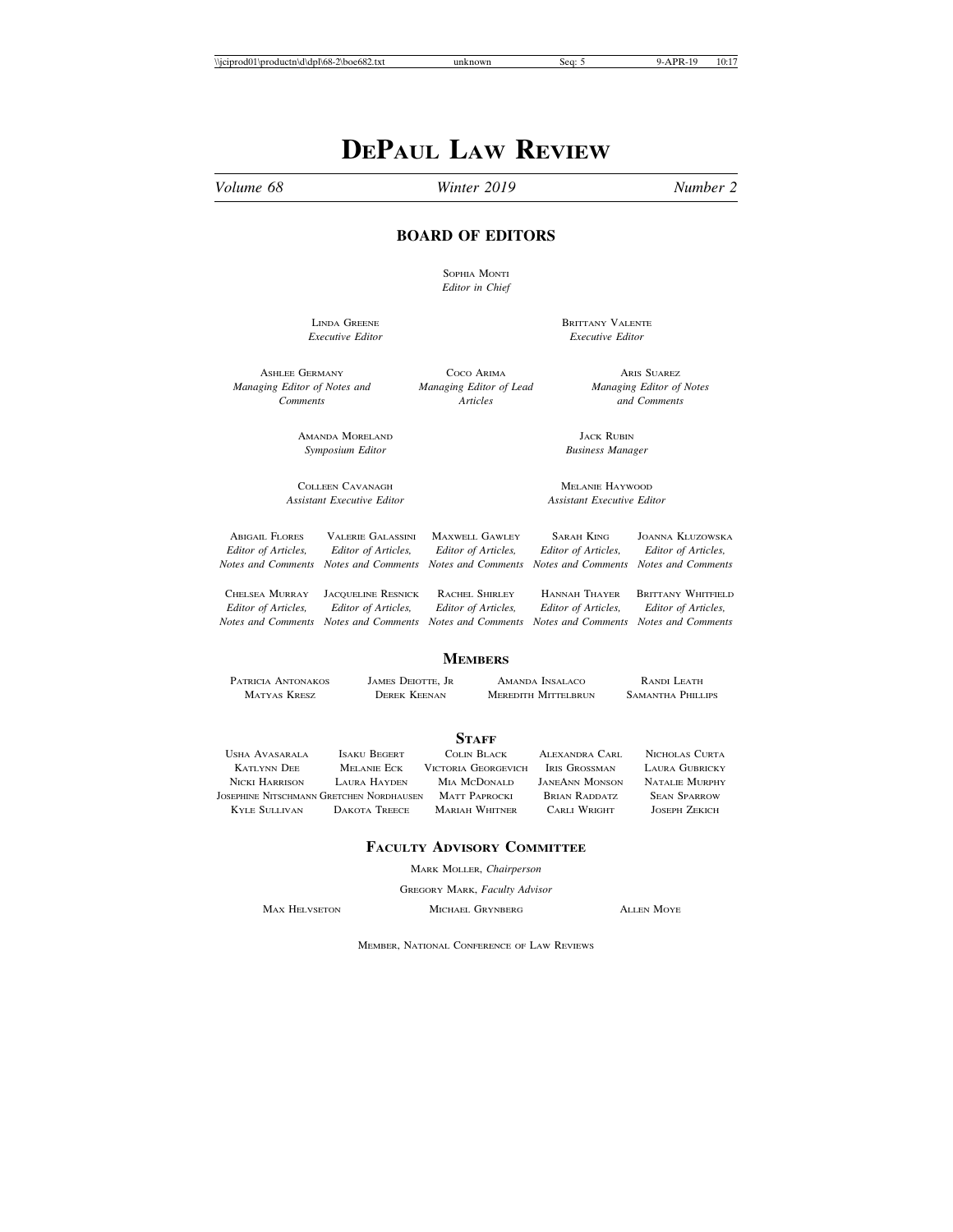### **DEPAUL UNIVERSITY COLLEGE OF LAW**

#### **GENERAL ADMINISTRATION**

A. GABRIEL ESTEBAN, President MARTEN DENBOER, Ph.D., Provost JEFFREY BETHKE, Executive Vice President REV. EDWARD R. UDOVIC, Secretary of the University ERIN ARCHER, Treasurer of the University ROBERT JANIS, Vice President, Facilities Operations DAVID H. KALSBEEK, Ph.D., Senior Vice President for Enrollment Management & Marketing LINDA BLAKLEY, Vice President of Public Relations & Communications BOB MCCORMICK, Vice President for Information Services DAN ALLEN, Ph.D., Senior Vice President for Advancement JOSÉ D. PADILLA, J.D., Vice President and General Counsel ELIZABETH F. ORTIZ, Ed.D., Vice President for Institutional Diversity & Equity SHERRI SIDLER, Controller STEPHANIE SMITH, Vice President for Human Resources GENE ZDZIARSKI, Ph.D., Vice President for Student Affairs

#### **LAW ADMINISTRATION**

JENNIFER ROSATO PEREA, Dean KIMBERLY CAMPBELL, Communications Director DEBORAH A. LAGIOIA, Assistant Dean for Institutional Effectiveness MARGIT LIVINGSTON, Associate Dean for Research and Faculty Professional Development ALLISON I. ORTLIEB, Associate Dean for Academic Affairs MAX N. HELVESTON, Associate Dean for Academic Affairs and Strategic Initiatives ALLEN MOYE, Associate Dean for Information Technology and Library Services MARIA VERTUNO, Assistant Dean of Student Affairs SHANNON SCHAAB, Assistant Dean and Director of Law Career Services AMANDA NOASCONO, Assistant Dean and Director of Law Admissions NICOLE PINKEY, Director of Events and CLE

#### **LAW FACULTY**

- BENJAMIN E. ALBA, Director, Academic Support, Student Advising & Bar Passage: B.S., DePaul University; J.D., Loyola University of Chicago
- SIOBAN ALBIOL, Clinical Instructor: B.A., University of Texas; J.D., Loyola University of Chicago
- SUSAN BANDES, Centennial Distinguished Professor: B.A., State University of New York at Buffalo; J.D., University of Michigan
- MONU BEDI, Professor: B.A., Dartmouth College; M.Phil., University of Cambridge, U.K.; J.D., Harvard
- PATRICK F. CASSIDY, Clinical Instructor: B.A., University of Illinois; J.D., Chicago-Kent College of Law

EMILY CAUBLE, Professor: B.B.A., University of Notre Dame; J.D., University of Michigan

LEONARD L. CAVISE, Emeritus Professor of Law, B.A., Hamilton College; J.D., Georgetown University SUMI K. CHO, Professor: B.A., J.D., Ph.D., University of California

ALBERTO R. COLL, Professor: B.A., Princeton University; J.D., Ph.D., University of Virginia

- MICHELLE BROWN CUE, Instructor: B.A., University of Illinois; J.D., University of Illinois
- JOHN F. DECKER, Professor Emeritus: B.A., University of Iowa; J.D., Creighton University; LL.M., New York University; J.S.D., New York University
- KATHERYN M. DUTENHAVER, Emeritus Associate Professor: B.A., North Central College; J.D., DePaul University
- WENDY NETTER EPSTEIN, Professor: B.A., University of Illinois at Urbana; J.D. Harvard
- REBECCA FEINBERG, Lecturer in Law: B.A., Yeshiva University; J.D., M.Bioethic University of Pennsylvania; M.Biotech Johns Hopkins University

DAVID L. FRANKLIN, Associate Professor: B.A., Yale College; J.D., University of Chicago

- JEROLD A. FRIEDLAND, Professor: B.A., M.A., New York University; J.D., Brooklyn Law School; LL.M., Georgetown University
- PATTY GERSTENBLITH, Distinguished Research Professor: A.B., Bryn Mawr College; Ph.D., Harvard University; J.D., Northwestern University

STEVEN R. GREENBERGER, Associate Professor: B.A., University of Illinois; J.D., Yale University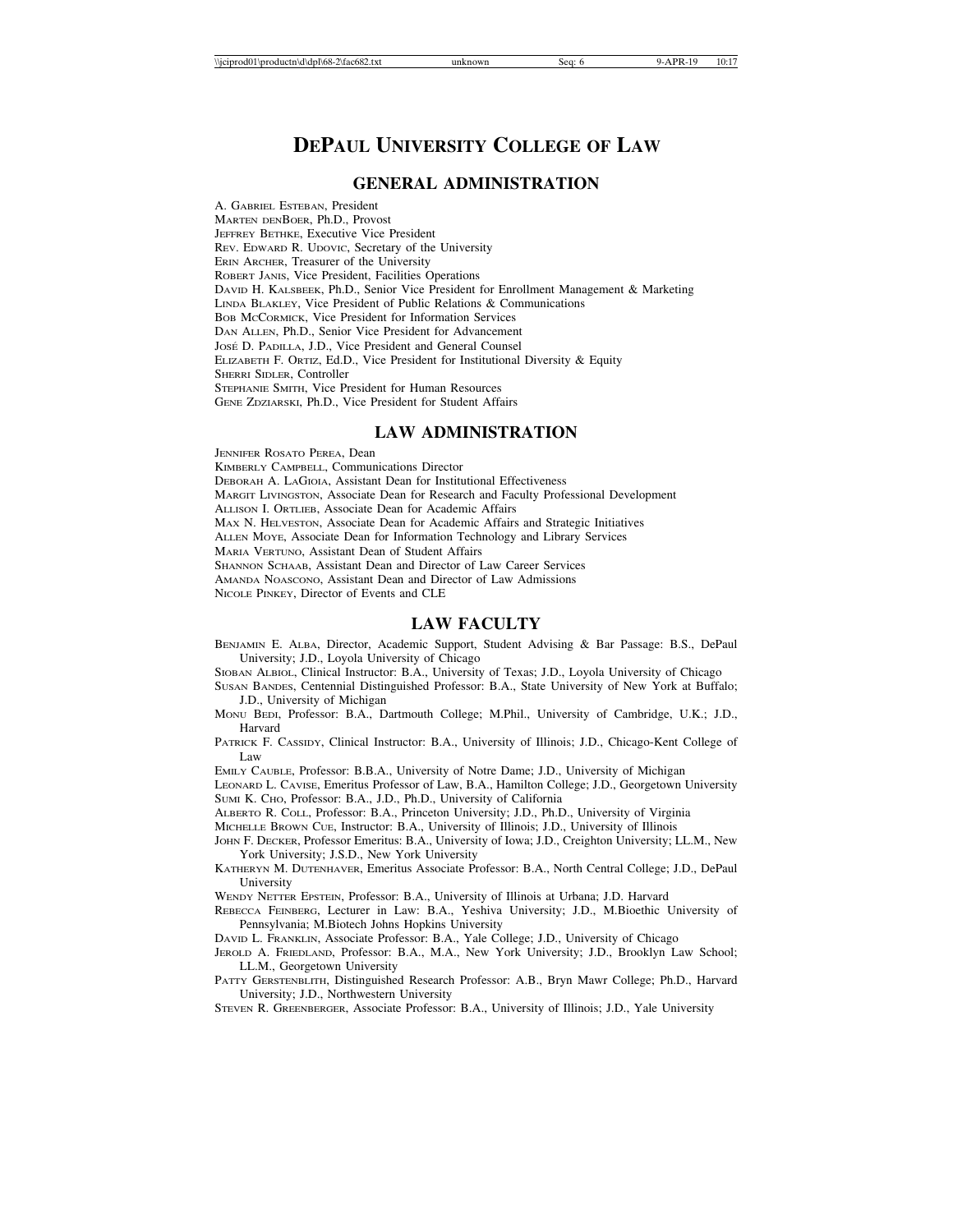- MICHAEL GRYNBERG, Associate Dean of Research and Faculty Professional Development, Professor: B.A., Carleton College: J.D. University of Virginia School of Law
- MAX HELVESTON, Associate Dean for Academic Affairs and Strategic Initiatives, Professor: B.A., University of Michigan; J.D., Yale University
- DONALD H.J. HERMANN, Professor: A.B., Stanford University; M.A., Northwestern University; J.D., Columbia University; LL.M., Harvard University; Ph.D., Northwestern University; M.A.A.H., Art Institute of Chicago

BARRY KELLMAN, Professor: B.A., University of Chicago; J.D., Yale University

ROBERTA R. KWALL, Raymond P. Niro Professor of Intellectual Property: A.B., Brown University; J.D., University of Pennsylvania

STEPHAN LANDSMAN, Emeritus Professor of Law: B.A., Kenyon College; J.D., Harvard University

- JULIE D. LAWTON, Associate Dean for Experimental Learning; Clinical Professor of Law; Director, Business Law Clinic: B.S., Florida A&M University; J.D., Howard University; LL.M., Georgetown University
- WAYNE K. LEWIS, Emeritus Professor of Law, B.A., Rutgers University; J.D., Cornell University
- MARGIT LIVINGSTON, Professor: B.A., Augsburg College; M.A., J.D., University of Minnesota; LL.M., University of Illinois
- JODY MARCUCCI, Instructor: B.A., University of Wisconsin; J.D., DePaul University
- GREGORY MARK, Professor: B.A., Butler University; J.D., University of Chicago; M.A., Harvard University
- CARY MARTIN SHELBY, Associate Professor: B.S., University of Illinois; J.D. Northwestern University School of Law
- MARK MOLLER, Professor: B.A., Duke University; J.D., University of Chicago Law School; LL.M., University of Cambridge
- DANIEL I. MORALES, Professor: B.A., Williams College; J.D., Yale University
- ALLEN MOYE, Associate Dean for Information Technology and Library Services; Director, Rinn Law Library; Associate Professor of Law: B.A., Howard University; J.D., University of Richmond; M.L.S., Catholic University
- MARLENE NICHOLSON, Professor Emeritus: B.A., J.D., University of California at Los Angeles
- ALLISON I. ORTLIEB, Associate Dean for Academic Operations; Senior Professional Lecturer: B.A., J.D., University of Chicago
- BRUCE L. OTTLEY, Professor: B.A., University of Missouri; M.A., University of Iowa; J.D., University of Iowa; LL.M., Columbia University
- MARTHA PAGLIARI, Director, Legal Analysis, Research & Communication: B.A., University of Notre Dame; J.D., DePaul University
- STEVEN RESNICOFF, Professor: B.A., Princeton University; J.D., Yale University
- JOHN C. ROBERTS, Professor Emeritus: B.S., Northwestern University; LL.B., Yale University
- ZOE¨ ROBINSON, Professor: B.Mus., Queensland Conservatorium of Music, Griffith University; B.A., Australian National University; LL.B., Australian National University; J.D., University of Chicago
- DAVID RODRIGUEZ, Faculty Director, Third Year in Practice Program (3YP) and Field Placement Program; Clinical Instructor, Civil Litigation Clinic; Senior Professional Lecturer: B.S., University of Illinois; J.D., University of Michigan
- JANE RUTHERFORD, Professor: A.B., University of Chicago; J.D., University of Michigan

JOSHUA D. SARNOFF, Professor: B.S., Massachusetts Institute of Technology; J.D., Stanford University JEFFREY SHAMAN, Vincent de Paul Professor of Law: Professor Emeritus; B.A., Pennsylvania State University; J.D., University of Southern California; LL.M., Georgetown University

- STEPHEN A. SIEGEL, Distinguished Research Professor: Professor Emeritus B.A., Columbia University; J.D., LL.M., Harvard University
- ALLISON BROWNELL TIRRES, Associate Professor: B.A., Princeton University; M.A., J.D., Ph.D., Harvard University
- VINCENT VITULLO, Professor Emeritus: A.B., J.D., Loyola University of Chicago; LL.M., Yale University
- ANTHONY G. VOLINI, Senior Instructor: B.S., Benedictine University; J.D., Loyola University of Chicago

MARK C. WEBER, Vincent de Paul Professor of Law: B.A., Columbia University; J.D., Yale University JUDGE WARREN D. WOLFSON, Distinguished Visiting Professor of Law: B.S., University of Illinois at

Chicago; LL.B., University of Illinois

#### **VINCENT G. RINN LAW LIBRARY**

ALLEN R. MOYE, Associate Dean for Information Technology & Library Services

MICHAEL SCHIFFER, Director IT & Digital Resources

KIM GAINEY, Interlibrary Loan and Circulation Assistant

ANNE HUDSON, Reference Librarian, Faculty Services